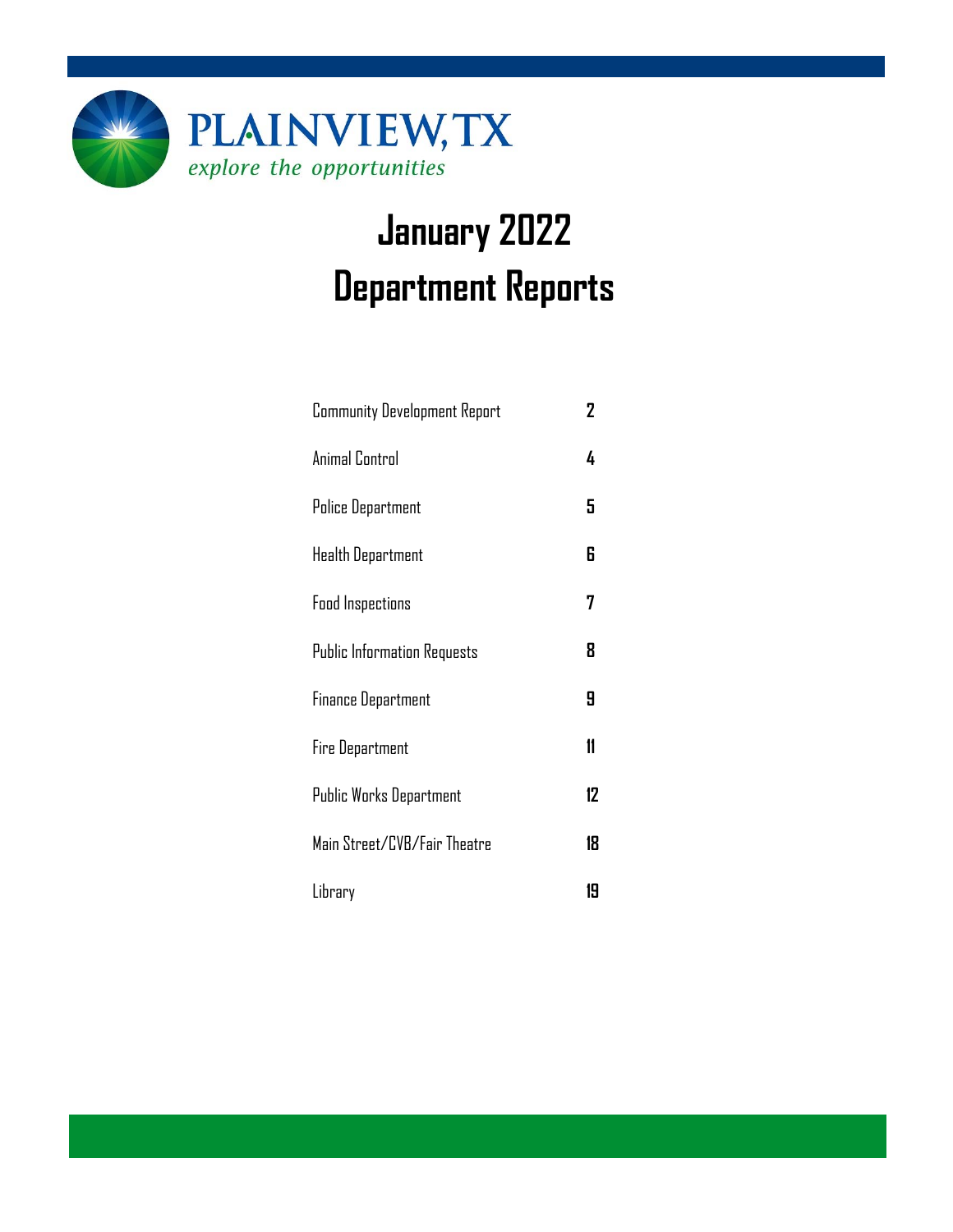### **Community Development Report January 2022 Data**

|                                 | <b>JANUARY 2022</b>   |                  |                  |
|---------------------------------|-----------------------|------------------|------------------|
|                                 | <b>Permits Issued</b> |                  |                  |
|                                 |                       | <b>JAN 2022</b>  | <b>JAN 2021</b>  |
| <b>Buildings</b>                |                       |                  |                  |
| Number                          |                       | 16               | 15               |
| Value                           |                       | \$1,007,657.41   | \$39,662,690.00  |
| Fees                            |                       | \$852.36         | \$4,106.76       |
| <b>Electrical</b>               |                       |                  |                  |
| Number                          |                       | $\boldsymbol{9}$ | 5                |
| Fees                            |                       | \$250.00         | \$150.00         |
| Plumbing                        |                       |                  |                  |
| Number                          |                       | 22               | 14               |
| Fees                            |                       | \$575.00         | \$310.00         |
| <b>Mechanical</b>               |                       |                  |                  |
| Number                          |                       | 4                | $\overline{2}$   |
| Fees                            |                       | \$100.00         | \$5.00           |
| Zoning                          |                       |                  |                  |
| <b>Number</b>                   |                       | $\mathbf 0$      | 1                |
| Fees                            |                       |                  | \$50.00          |
| <b>Sprinkler</b>                |                       |                  |                  |
| Number                          |                       | $\boldsymbol{0}$ | $\boldsymbol{0}$ |
| Fees                            |                       |                  |                  |
| <b>Certificate of Occupancy</b> |                       |                  |                  |
| Number                          |                       | 9                | $\,6\,$          |
| <b>TOTAL FEES</b>               |                       | \$1,777.36       | \$4,666.76       |

### **Certificates of Occupancy issued in January 2022:**

Empowered Nutrition A.F.S. Beauty Texas Roofing Division LLC Jimmies Pawn Shop LLC Plainview Mattress/Herbies T Lucky 8 Covenant Plainview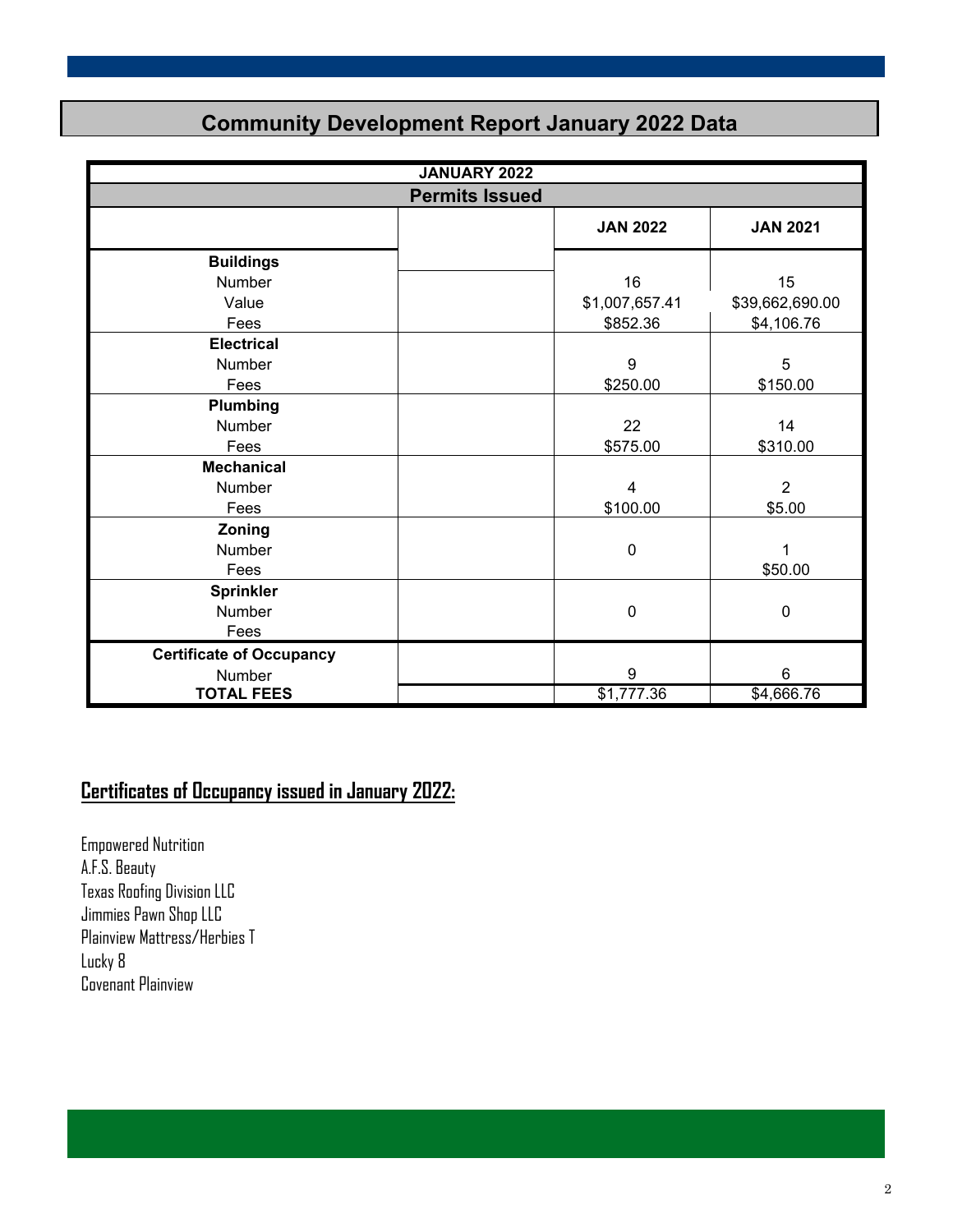# **Community Development Report January 2022 Data**

|                            | <b>Nature of Building Permits</b>                         |                           |    |                   |        |                                     |
|----------------------------|-----------------------------------------------------------|---------------------------|----|-------------------|--------|-------------------------------------|
| <b>Number of</b>           |                                                           |                           |    | <b>Monthly</b>    |        | <b>This Calendar</b>                |
| <b>Permits for current</b> | <b>Types</b>                                              | <b>Total to Date</b>      |    |                   |        |                                     |
| month                      |                                                           | This year                 |    | <b>Valuation</b>  |        | <b>Year to Date</b>                 |
| 1                          | <b>New Residential</b>                                    | 1                         | \$ | 100,000.00        | \$     | 100,000.00                          |
|                            | <b>Residential Addition</b>                               |                           |    |                   |        |                                     |
| 1                          | <b>Residential Remodel</b>                                | 1                         | \$ | 1,000.00          | \$     | 1,000.00                            |
|                            | <b>Residential Repair</b>                                 |                           |    |                   | \$     |                                     |
| 1                          | <b>Residential Demolition</b>                             | 1                         | \$ | $\blacksquare$    | \$     | -                                   |
|                            | <b>Residential Accessory</b>                              |                           |    |                   | \$     | Ξ.                                  |
|                            | Garage/Carport                                            |                           |    |                   | \$     | $\blacksquare$                      |
|                            | Storage Building                                          |                           |    |                   | \$     |                                     |
| 1                          | <b>New Commercial</b>                                     | 1                         | \$ | 750,000.00        | \$     | 750,000.00                          |
| $\overline{2}$             | <b>Commercial Addition</b>                                | $\overline{2}$            | \$ | 70,000.00         | \$     | 70,000.00                           |
| $\overline{2}$             | <b>Commercial Remodel</b>                                 | $\overline{2}$            | \$ | 40,500.00         | \$     | 40,500.00                           |
|                            | <b>Commercial Repair</b>                                  |                           |    |                   | \$     |                                     |
|                            | Commercial Demolition                                     |                           |    |                   | \$     |                                     |
|                            | <b>Commercial Accessory</b>                               |                           |    |                   | \$     |                                     |
|                            | <b>Masonry Fence</b>                                      |                           |    |                   | \$     |                                     |
| $\overline{2}$             | Signs                                                     | $\overline{2}$            | \$ | 6,650.00          | \$     | 6,650.00                            |
| 6                          | Roofing                                                   | 6                         | \$ | 39,507.41         | \$     | 39,507.41                           |
|                            |                                                           |                           |    |                   |        |                                     |
|                            |                                                           |                           |    |                   |        |                                     |
| 16                         |                                                           | 16                        | \$ | 1,007,657.41      | \$     | 1,007,657.41                        |
|                            |                                                           | <b>Building Valuation</b> |    |                   |        |                                     |
| Last Year                  |                                                           |                           |    | This Year         |        |                                     |
| To Date                    | \$                                                        |                           |    | To Date           | \$     | 1,007,657.41                        |
|                            | <b>Code Enforcement Activity Summary</b>                  |                           |    |                   |        |                                     |
| <b>Administrative War-</b> | <b>Violations is-</b>                                     | <b>Citations is-</b>      |    |                   |        | Demo Orders issued/Demolitions per- |
| rants issued               | sued/Compliance Rate                                      | sued                      |    |                   | formed |                                     |
| 0                          | 22                                                        | q                         |    |                   | 1      |                                     |
|                            | <b>Planning and Zoning Activity Summary</b>               |                           |    |                   |        |                                     |
| Plats cases submit-        |                                                           |                           |    |                   |        |                                     |
| ted                        | Zoning cases submitted<br><b>Variance cases submitted</b> |                           |    |                   |        |                                     |
| 0                          | O                                                         |                           | 0  |                   |        |                                     |
| <b>SWEEP 1-2021</b>        |                                                           | <b>Letters Sent</b>       |    | <b>Violations</b> |        | <b>Citations</b>                    |
|                            |                                                           |                           |    |                   |        |                                     |
|                            |                                                           |                           |    |                   |        |                                     |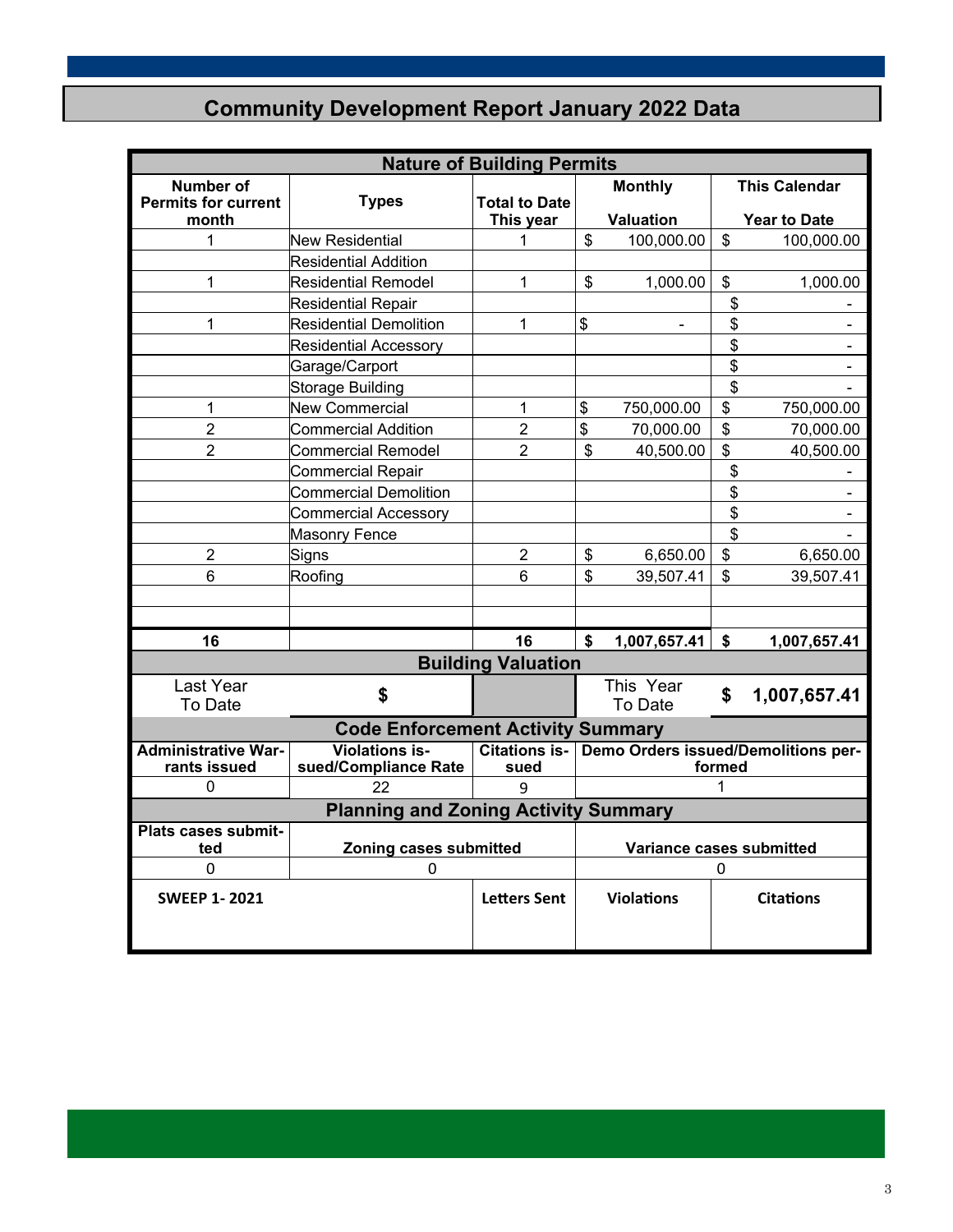# **Animal Control Report January 2022 Data**

|                         |             |                        | January 2022  |                             |                  |                                              |
|-------------------------|-------------|------------------------|---------------|-----------------------------|------------------|----------------------------------------------|
|                         |             |                        |               | <b>Total</b><br><b>This</b> | 2022<br>Year     | 2021<br>Year                                 |
|                         | <b>Dogs</b> | Cats                   | <b>Others</b> | <b>Month</b>                | <b>To Date</b>   | <b>To Date</b>                               |
| <b>Impounded (Live)</b> | 36          | 5                      | 1             | 42                          | 42               | 105                                          |
| <b>Picked Up (Dead)</b> | 3           | 5                      | 3             | 11                          | 11               | 43                                           |
| <b>Reclaimed</b>        | 6           | 0                      | 0             | 6                           | 6                | 15                                           |
| <b>Adopted</b>          | 24          | 4                      | 1             | 29                          | 29               | 30                                           |
| <b>Disposed of</b>      | 7           | 7                      | 1             | 15                          | 15               | 61                                           |
| <b>Animal Bites</b>     | 3           | 1                      | $\mathbf 0$   | 4                           | 4                | 4                                            |
| # Calls Answered        | 30          | 10                     | 0             | 41                          | 41               | 201                                          |
|                         |             |                        |               |                             |                  |                                              |
| # Charges Filed         | 15          | 0                      | $\pmb{0}$     | 15                          | 15               | 5                                            |
| # County Calls          |             | 0                      | 0             | 1                           | 1                | 3                                            |
| <b>Shelter Fees</b>     | \$240.00    | \$0.00                 | \$0.00        | \$240.00                    | \$240.00         | \$735.00                                     |
| <b>License Fees</b>     | \$120.00    | \$54.00                | \$0.00        | \$174.00                    | \$0.00           | \$294.00                                     |
| <b>County Fees</b>      | \$0.00      | \$0.00                 | \$0.00        | \$0.00                      | \$0.00           | \$190.00                                     |
| <b>Revenue Totals</b>   | \$240.00    | \$0.00                 | \$0.00        | \$240.00                    | \$240.00         | \$1,219.00                                   |
| Notes:                  |             |                        |               | port                        |                  | Without Central Plains Vet Clinic Rabies Re- |
|                         |             | 7 dogs were Euthanized |               |                             | 1 were adoptable |                                              |
|                         |             | 7 cats were Euthanized |               |                             | 0 were adoptable |                                              |
|                         |             |                        |               |                             |                  |                                              |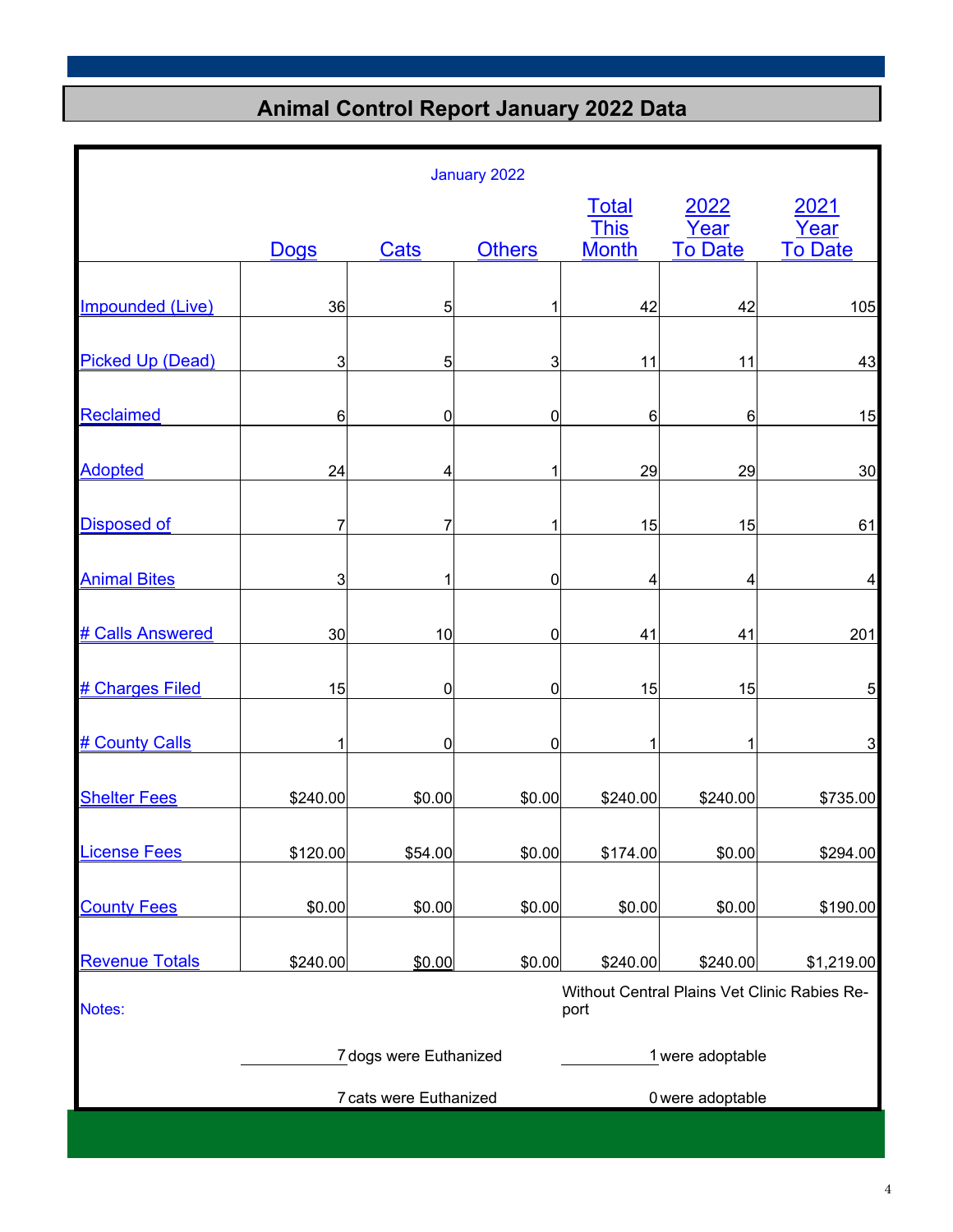# **Police Department Report January 2022 Data**

| January 2022                 |       |
|------------------------------|-------|
| Total Calls for Service      | 2.039 |
| Police Calls                 | 1.643 |
| <b>Fire Calls</b>            | 19    |
| <b>EMS Calls</b>             | 313   |
| <b>Total Arrests</b>         | 7Π    |
| <b>Total Citations</b>       | 11П   |
| <b>Total Violations</b>      | 147   |
| <b>Total Reports Written</b> | 205   |
| <b>Cases Assigned for</b>    |       |
| further Investigation        | 73    |

| Abandoned                   |    | Agency Assist           | 7  |
|-----------------------------|----|-------------------------|----|
| Assault                     | 21 | Burglary                |    |
| <b>Controlled Substance</b> | 1П | <b>Damaged Property</b> | 13 |
| Death                       | 7  | <b>Domestic Problem</b> |    |
| DUI                         | 4  | Escape                  |    |
| Forgery                     |    | Fraud                   |    |
| Harassment                  |    | Health/Safety           |    |
| Liquor Law                  |    | <b>Miscellaneous</b>    |    |
| <b>Obstruct Police</b>      | 1П | Other Sex Offense       |    |
| Person Crimes               |    | Property                |    |
| Public Intox                | 3  | Robbery                 |    |
| Sexual Assault              | 4  | Stolen Vehicle          |    |
| Theft                       | 30 | <b>Traffic</b>          |    |
| <b>Traffic Accident</b>     | 42 | <b>Traffic Problem</b>  |    |
| Trespassing                 | 5  | Warrant                 | 36 |
| <b>Weapons Offense</b>      |    |                         |    |

| January 2021                 |       |
|------------------------------|-------|
| Total Calls for Service      | 1.961 |
| Police Calls                 | 1.655 |
| <b>Fire Calls</b>            | 35    |
| <b>EMS Calls</b>             | 267   |
| <b>Total Arrests</b>         | 78    |
| <b>Total Citations</b>       | 163   |
| <b>Total Violations</b>      | 199   |
| <b>Total Reports Written</b> | 175   |
| <b>Cases Assigned for</b>    |       |
| further Investigation        | 74    |

### **January 2022 January 2021**

| <b>Abandoned Vehicles</b>    | П  | Harassment                 | 4  |
|------------------------------|----|----------------------------|----|
| <b>Agency Assists</b>        | 2  | Health and Safety          |    |
| Animal Cruelty               | Π  | Juvenile Problem           | П  |
| Assaults                     | 27 | Juvenile Problem           | Π  |
| Burglary                     | 12 | <b>Mental Subject</b>      | 4  |
| <b>Controlled Substances</b> | 16 | Miscellaneous              | 10 |
| <b>Damaged Property</b>      | 21 | Missing Person             | Π  |
| <b>Deaths</b>                | 1  | Obstructing Justice        |    |
| DUI                          | 2  | Obstructing Police         | 9  |
| Forgery                      | S. | Persons Crimes             | R  |
| Fraud                        | 4  | Privacy Violations         | 2  |
| Property                     | 5  | <b>Public Intoxication</b> | 3  |
| Gambling                     | Π  | Stolen Vehicle             | R  |
| Theft                        | 25 | <b>Traffic Arrests</b>     | Π  |
| <b>Traffic Accident</b>      | 21 | <b>Traffic Problem</b>     | 2  |
| Trespassing                  | 5  | Warrant                    | 17 |
| <b>Weapons Offenses</b>      | 2  | <b>Public Peace</b>        |    |
| Robbery                      | 1  | Sexual Assault             | 4  |
| Suspicious Activity          | П  | Other Sex Offenses         |    |
| Threats                      |    | Domestic Problem           |    |
| Liquor Law                   | 7  | Civil Problem              |    |
| <b>Vehicle Repossession</b>  | H  | Pornography                |    |
|                              |    |                            |    |

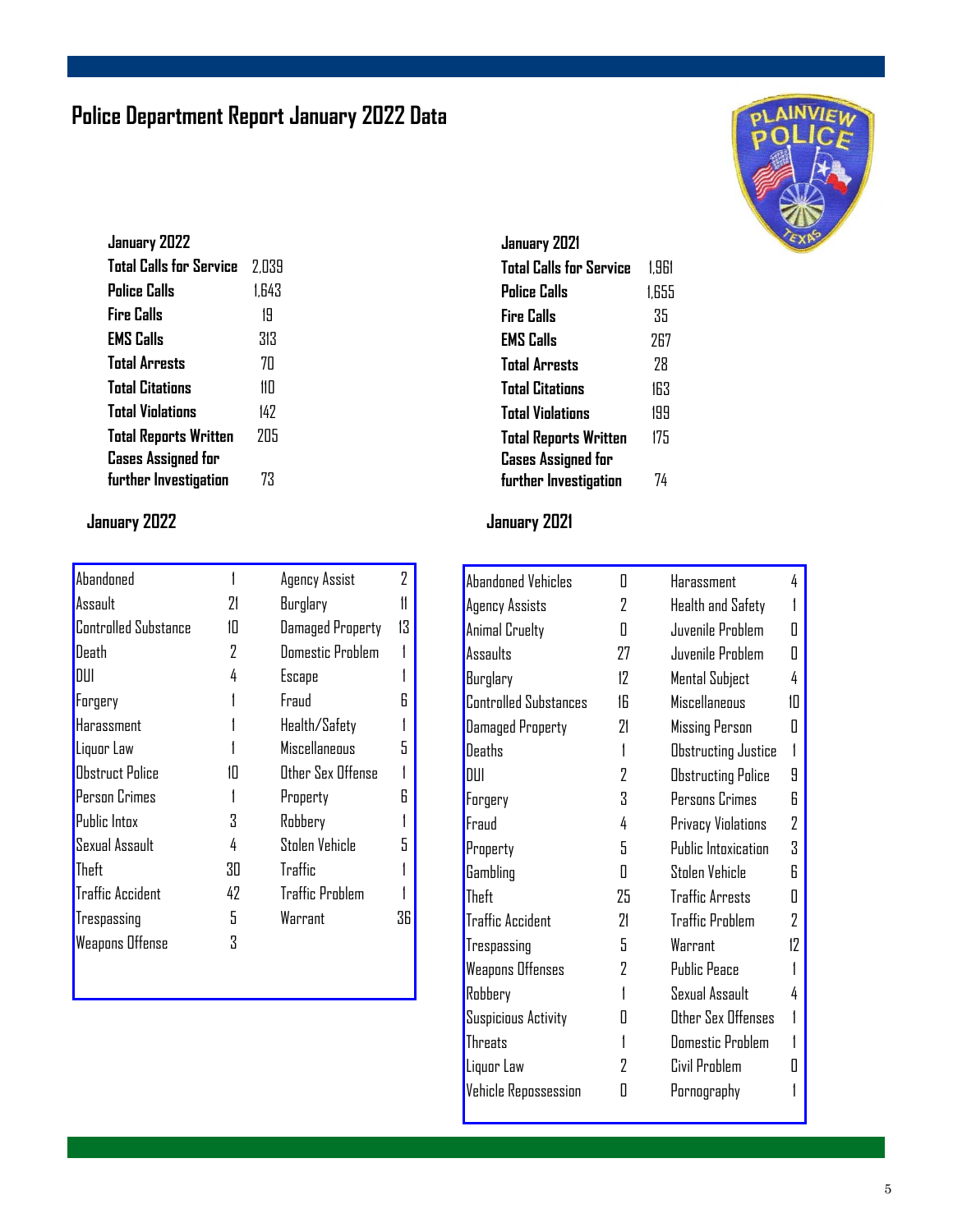# **Health Department Report January 2022 Data**

| Month<br>01/03/2022 THRU 01/31/2022 |                |            |           |
|-------------------------------------|----------------|------------|-----------|
| $Jan-22$                            |                |            |           |
|                                     |                | Department |           |
|                                     | 52             | 53         | 56        |
| Service Provided                    |                |            |           |
| Outreach & COVID Clinics            |                |            | 3         |
| Allergy shots                       |                |            |           |
| <b>Blood Pressure</b>               |                |            |           |
| Cholesterol                         |                |            |           |
| Drug testing                        | $\overline{7}$ |            |           |
| Glucose                             |                |            |           |
| <b>Jail Clients</b>                 | $\mathbf{1}$   |            |           |
| Phlebotomy                          | $\overline{2}$ |            |           |
| PPD Testing & Health Cards          |                | 29         |           |
| <b>Pregnancy Test</b>               | $\overline{2}$ |            |           |
| <b>STD and HIV Patients</b>         | 5              |            |           |
| <b>TB Clinic</b>                    |                |            |           |
| Immunizations                       |                |            | 30        |
| ImmcTrac consent/copies             |                |            | 32        |
| Private Flu Vaccine                 |                |            |           |
| <b>Private Vaccine</b>              |                |            |           |
| flu shots/Tvfc                      |                |            | 5         |
| Mammogram Vouchers                  | $\overline{2}$ |            |           |
| Complaints & Inspections            |                |            |           |
| <b>Food Permits</b>                 |                | 3          |           |
| <b>Dental App/Quests</b>            |                |            |           |
| <b>COVID 19 VACCINES</b>            |                |            |           |
|                                     |                |            |           |
|                                     | 19             | 32         | 70<br>121 |
|                                     | 15.70%         | 26.45%     | 57.85%    |
| <b>Counsel and Educated</b>         | 15             | 32         | 46        |

For the month of January we had 3 COVID Testing Clinics Thursday the 27th, from 10am – 4pm. Friday the 28th from 10am – 3pm and Monday the  $31^{\rm st}$  from 10am –  $3$ pm.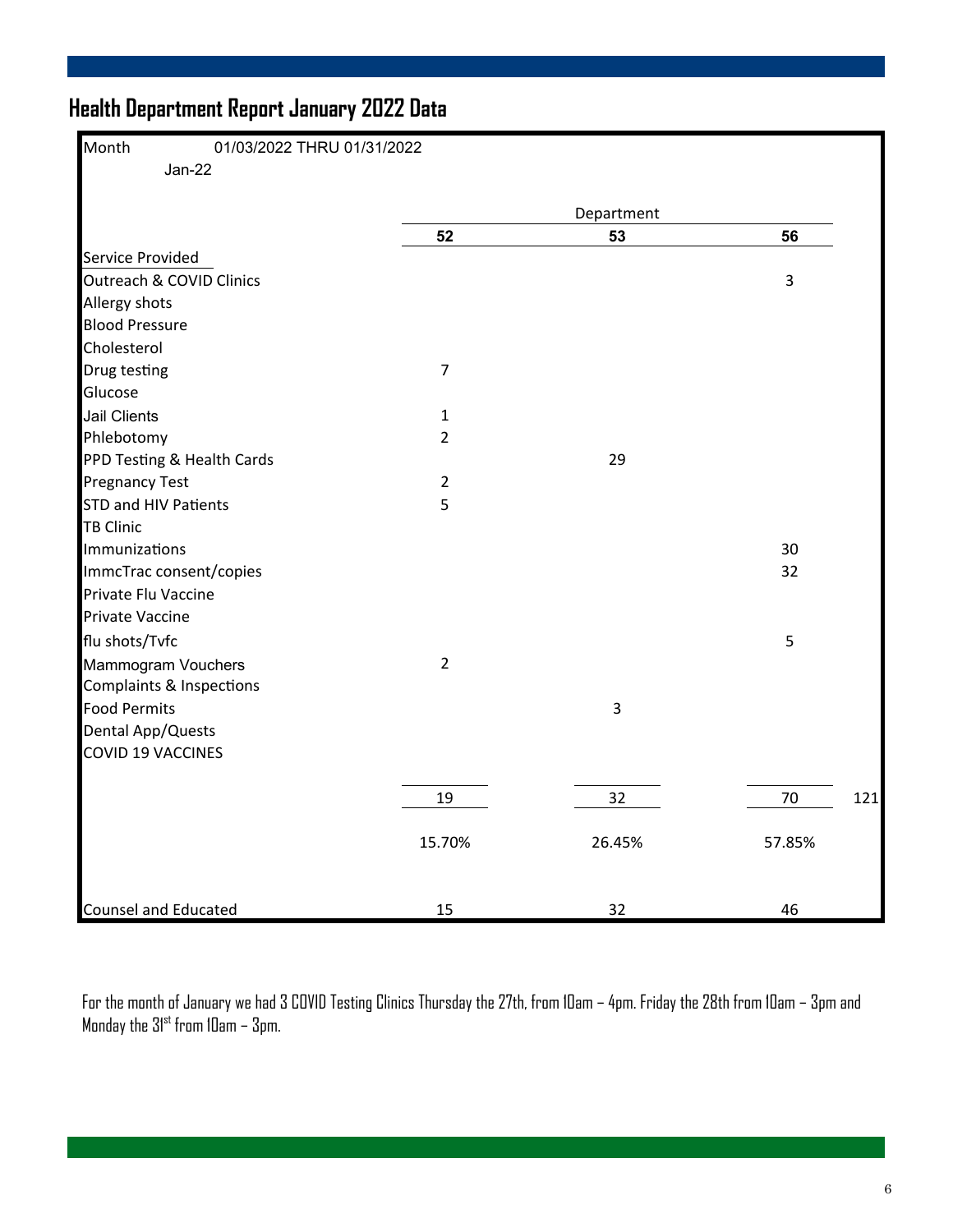# **Health Department Report January 2022 Data**

| <b>Insp Date</b>                                                                                                | <b>Establishment Name</b>                                                                                                                                                   | <b>Demerits</b>                                   | #<br><b>Violations</b> | Prev#<br><b>Violations</b> |
|-----------------------------------------------------------------------------------------------------------------|-----------------------------------------------------------------------------------------------------------------------------------------------------------------------------|---------------------------------------------------|------------------------|----------------------------|
| $1/4/7$ N $2$<br>1/5/2022                                                                                       | Petersburg School Cafeteria<br>Domino's                                                                                                                                     | 0<br>OB                                           | 0                      |                            |
| 1/E/2022<br>1/7/2022<br>1/11/2022<br>1/12/2022<br>1/13/2022<br>1/19/2022<br>1/20/2022<br>1/25/2022<br>1/31/2022 | 1412 W. 5th (given wrong address)<br>$1600 W.$ 5th<br>Farmhouse<br>Farmhouse<br>Family Dollar (Abernathy)<br><b>Field House</b><br>Chilis'<br>Leal's<br><b>Burning Tree</b> | OB<br>OB<br>OB<br>7<br>OB<br>СP<br>СP<br>СP<br>OB | 5                      | OB                         |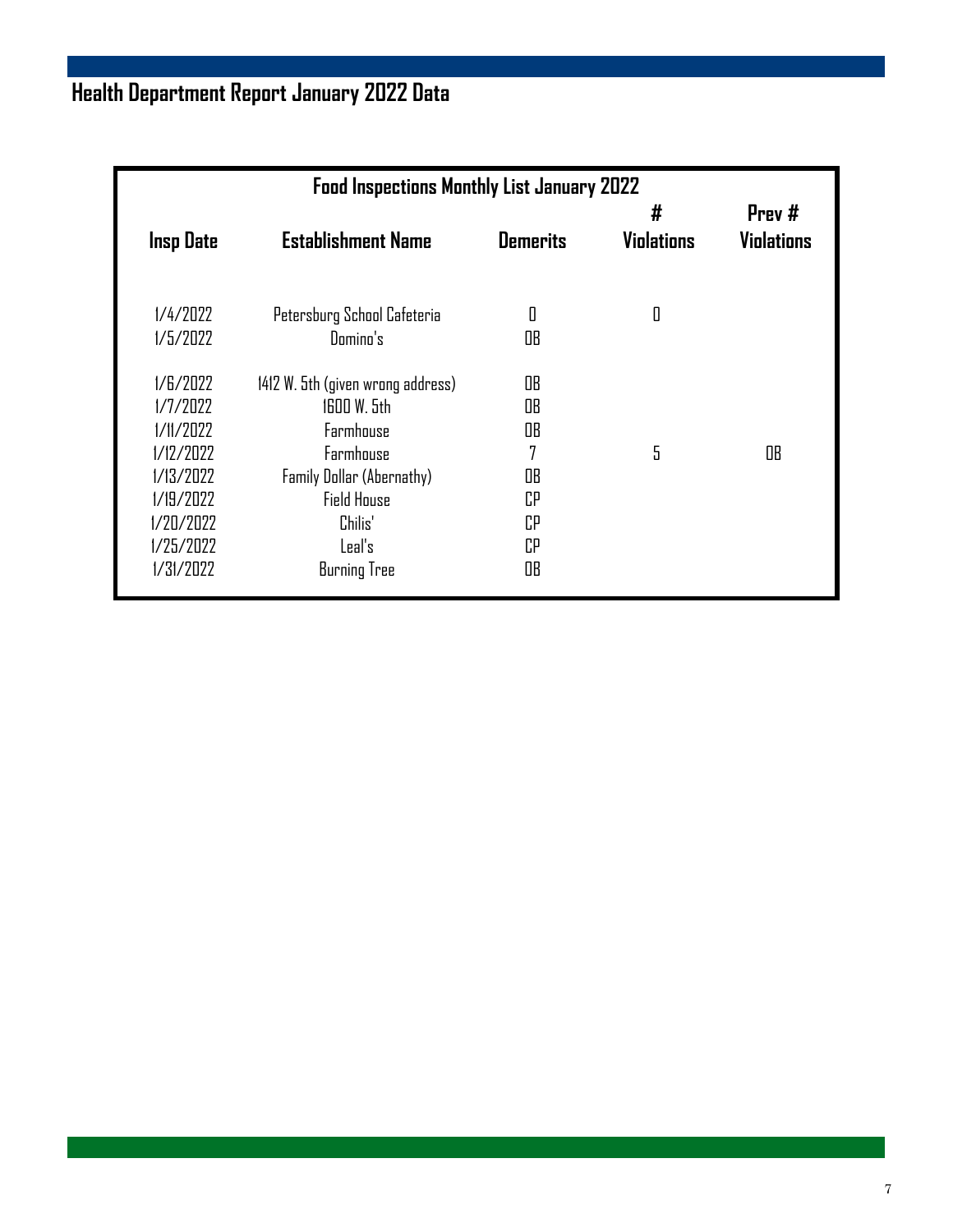# **Public Information Requests Report January 2022 Data**

|               | <b>Public Information Requests Logs</b> |                          |                |  |  |  |
|---------------|-----------------------------------------|--------------------------|----------------|--|--|--|
|               |                                         |                          |                |  |  |  |
|               | <b>City Secretary</b>                   | <b>Police Department</b> | Fire*          |  |  |  |
| Jan 20        | 7                                       | 2                        |                |  |  |  |
| Feb 20        | 7                                       |                          | 4              |  |  |  |
| $Mar-20$      |                                         | Π                        | 3              |  |  |  |
| $Apr-20$      | 4                                       | 2                        | 2              |  |  |  |
| May-20        | 3                                       | O                        | $\overline{2}$ |  |  |  |
| $Jun-20$      | 1                                       | 2                        |                |  |  |  |
| $Jul-20$      | 4                                       | Π                        |                |  |  |  |
| $Aug-20$      | 7                                       |                          | O              |  |  |  |
| $Sep-20$      | 4                                       | 0                        |                |  |  |  |
| $0ct-20$      | O                                       |                          | 3              |  |  |  |
| <b>Nov 20</b> | 2                                       | O                        |                |  |  |  |
| <u>Dec 20</u> | 3                                       | 5                        | 0              |  |  |  |
| <u>Jan 21</u> | 8                                       | 0                        |                |  |  |  |
| Feb 21        | 6                                       | 3                        | 3              |  |  |  |
| Mar 21        | $\mathfrak{m}$                          | O                        |                |  |  |  |
| $Apr-21$      | 1                                       | 0                        |                |  |  |  |
| $May-21$      | 3                                       | 2                        |                |  |  |  |
| $June-21$     | 6                                       | 0                        | D              |  |  |  |
| $Jul-21$      | $\mathfrak{m}$                          | 5                        |                |  |  |  |
| Aug-21        | 2                                       |                          |                |  |  |  |
| $Sep-21$      | 3                                       | 2                        |                |  |  |  |
| <u>Oct-21</u> | 5                                       | 3                        | 2              |  |  |  |
| <u>Nov-21</u> | 3                                       | 3                        | 5              |  |  |  |
| Dec-21        | $\Box$                                  |                          |                |  |  |  |
| $Jan-22$      | $\sqrt{2}$                              | 6                        |                |  |  |  |

\*Includes Medical Requests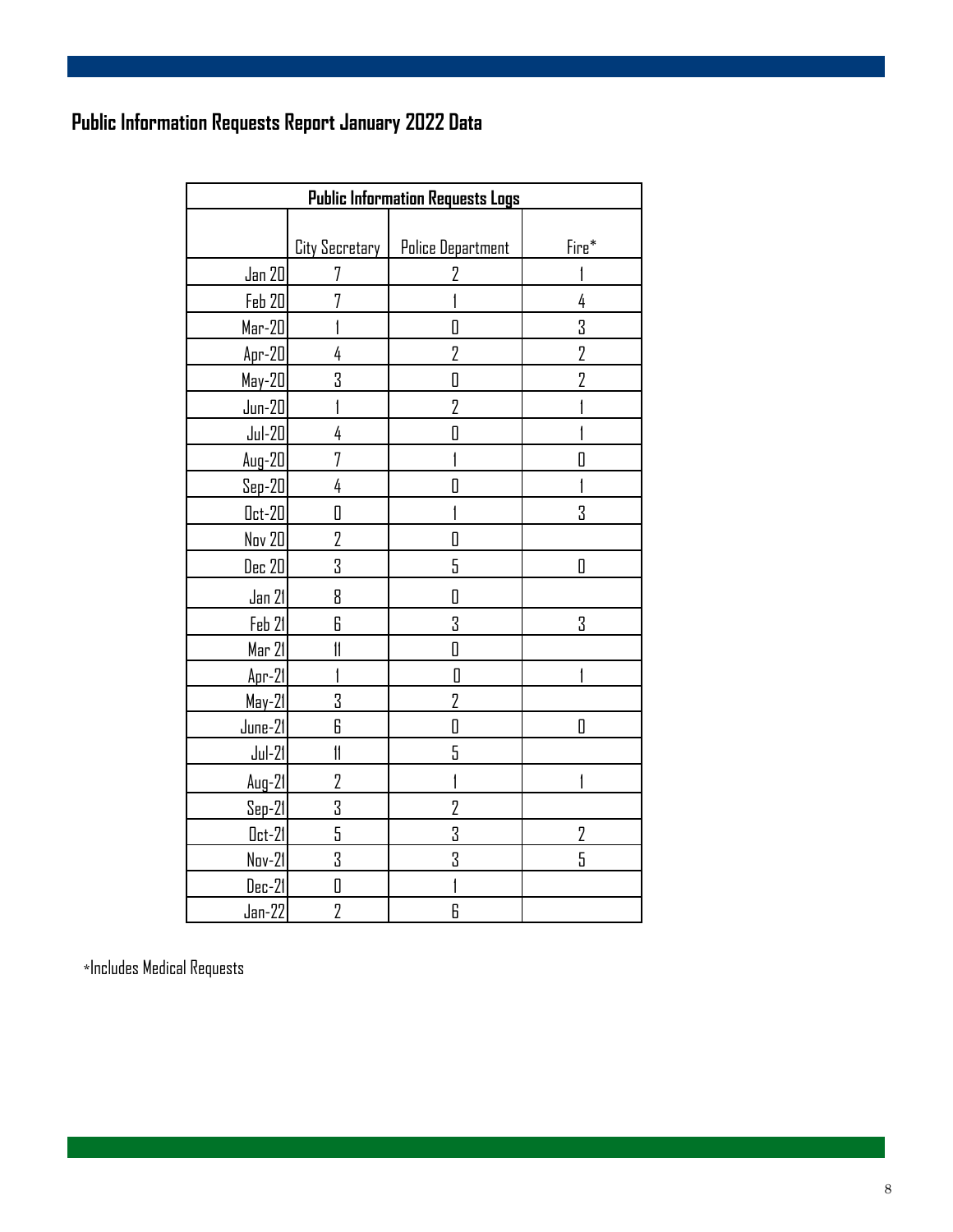# **Finance Department Report January 2022 Data**

|                                | <b>This Month</b> | $Y-T-D$                 | <b>This Month</b><br><b>Last Year</b> | <b>Previous</b><br>$Y-T-D$ |
|--------------------------------|-------------------|-------------------------|---------------------------------------|----------------------------|
| <b>Customers Billed</b>        | 7,717             | 31,001                  | 7,748                                 | 31,014                     |
| New Meter Taps                 | 1                 | $\overline{\mathbf{4}}$ | 1                                     | $\mathbf{2}$               |
| <b>New Customers</b>           | 77                | 298                     | 82                                    | 299                        |
| Final Billing (Read-           | 104               | 315                     | 60                                    | 338                        |
| Transfers (Off & On)           | 12                | 88                      | 16                                    | 112                        |
| 14 Day Contract                | 30                | 148                     | 36                                    | 162                        |
| Dis-connects (Non-<br>Payment) | 218               | 890                     | 177                                   | 877                        |
| Misc. Customer Ser-<br>vice    | 99                | 395                     | 66                                    | 406                        |
| (ie., re-read, leak            |                   |                         |                                       |                            |
| <b>Billing Re-cap</b>          |                   |                         |                                       |                            |
| Water                          | \$<br>381,464     | \$<br>1,682,194         | \$<br>345,452                         | \$<br>1,653,087            |
| Sewer                          | 199,901           | 844,763                 | 179,661                               | 835,589                    |
| Refuse                         | 218,332           | 872,698                 | 214,962                               | 862,511                    |
| <b>Transfer Fees</b>           | 150               | 1,100                   | 200                                   | 1,400                      |
| <b>Total Billing</b>           | \$<br>799,847     | \$<br>3,400,755         | \$<br>740,275                         | \$<br>3,352,587            |

#### **CITY OF PLAINVIEW**

**Utility Billing Activity Report** 

**January 31, 2022**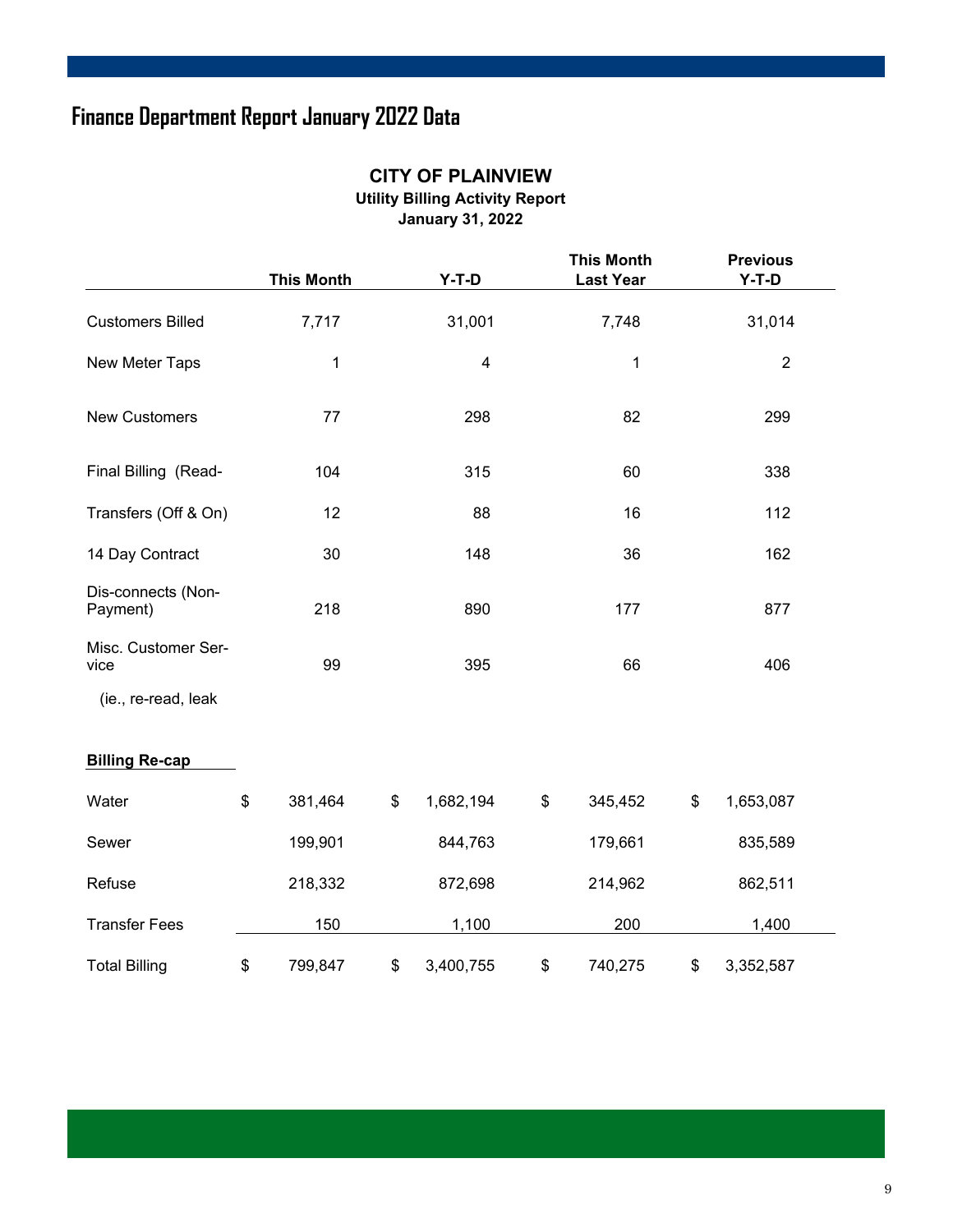

# **Finance Department Report January 2022 Data Continued**

| City of Plainview January Sales Tax Collections (reflects spending from November 2021) |                                 |          |                  |                      |            |  |  |
|----------------------------------------------------------------------------------------|---------------------------------|----------|------------------|----------------------|------------|--|--|
| Year                                                                                   | Net Payment (Deposit)  % Change |          | Audit Adjustment | Net of Audit Adjust- | l % Change |  |  |
| 2022                                                                                   | \$404,122.87                    | 21.41%   | (\$4,384.49)     | ment<br>\$408,507.36 | 23.48%     |  |  |
| 2021                                                                                   | \$332,864.31                    | $-0.78%$ | \$2,041.72       | \$330,822.59         | $-1.37%$   |  |  |
| 2020                                                                                   | \$335,467.12                    | -4.61%   | \$42.00          | \$335,425.12         | $-4.30%$   |  |  |
| 2019                                                                                   | \$351,690.19                    | 9.53%    | \$1,208.91       | \$350,481.28         | 10.21%     |  |  |
| 2018                                                                                   | \$321,082.07                    | $-2.26%$ | \$3,072.59       | \$318,009.48         | $-2.67%$   |  |  |

٦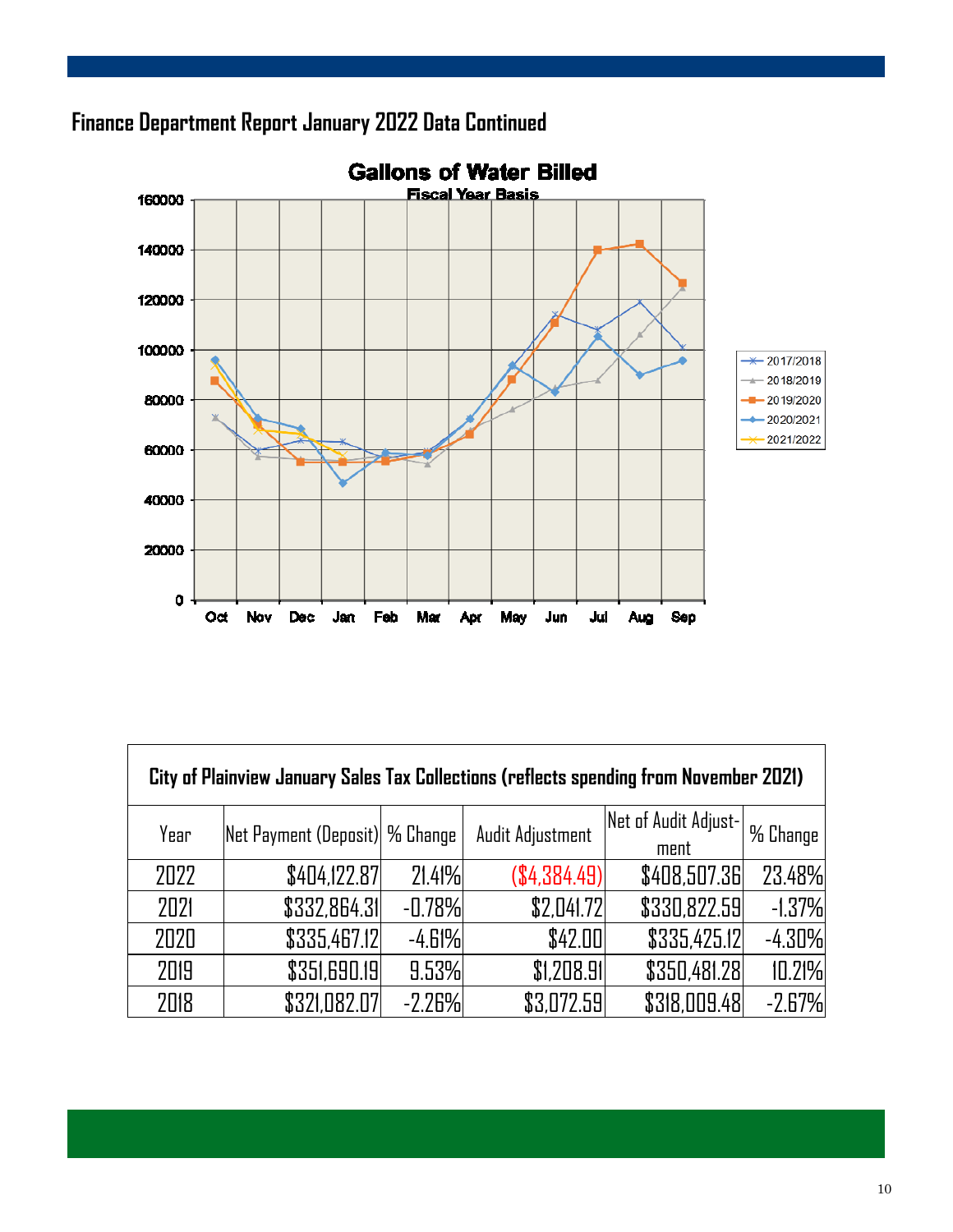### **Plainview Fire/EMS Monthly Report January 2022 Data**



### **EMS Runs**

|                            | January 2020 | January 2022 |
|----------------------------|--------------|--------------|
| <b>Total EMS Responses</b> | 257          | 290          |
| Patients Transported       | 193          | 225          |
| No Transports              | 49           | 57           |
| <b>Residents</b>           | 187          | 215          |
| Non-residents              |              | 62           |
| False Calls/Cancelled      |              |              |

### **Fire Runs**

|                                       | January 2021 | January 2022 |
|---------------------------------------|--------------|--------------|
| <b>Total Responses</b>                | 291          | 263          |
| <b>Structure Fires</b>                |              |              |
| Vehicle Fires                         | R            |              |
| Trash / Rubbish Fires/ Grass          |              |              |
| <b>EMS Backup</b> / Medical Responses | 149          | 195          |
| Hazardous conditions                  | $2\Pi$       | 10           |
| False Alarms                          | 19           |              |
| Misc. Responses                       | 19           | 36           |
| Mutual Aid                            |              |              |

Personnel from the Plainview Fire/EMS department obtaining Advanced EMT certification this month were: Crayton Fowler and Seth Kelley.

Equipment Operator, Katalina Finley, elevated her firefighter certification level from Basic to Intermediate level. We are proud of these individuals, as we continue to add to the number of advanced qualified members of our department.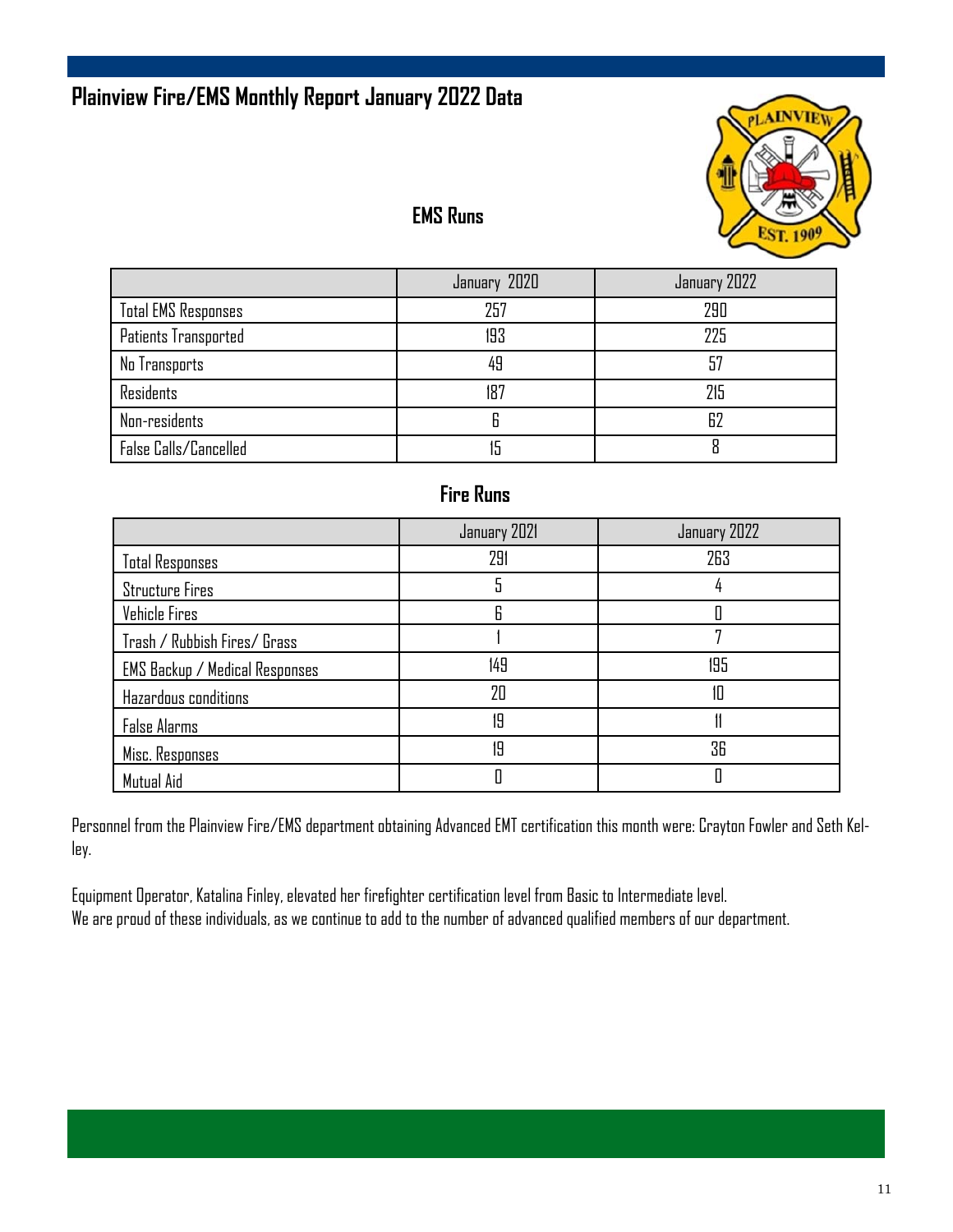# **Public Works Department Report January 2022 Data**

|                | <b>Water Reclamation</b>                     |                      |         |      |         |      |
|----------------|----------------------------------------------|----------------------|---------|------|---------|------|
|                | January                                      | <b>TCEQ Limit</b>    |         | 2021 |         | 2022 |
| <b>Plant</b>   | <b>Plant Flow Total Flow</b>                 |                      | 35.34   |      | 32.88   |      |
| <b>Flow</b>    | Flow 2 Hr Peak                               | 6875                 | 2,868   |      | 1,538   |      |
|                | Plant Flow Yearly Avg                        | 3.3 Max              | 1.13    |      | 1.15    |      |
|                | <b>Solids Removed</b>                        |                      | 211,106 |      | 372,724 |      |
|                | Dessolved Oxygen (DO)                        | <b>G.O Min</b>       | 8.25    |      | 8.41    |      |
|                | <b>PH</b>                                    | $6$ Min $/9$ Max     | 7.04    | 7.39 | 6.73    | 7.41 |
| <b>Water</b>   | Total Suspended Solids (TSS) 20 Avg / 45 Max |                      | 5.2     | 9.0  | 2.5     | 3.0  |
| <b>Quality</b> | Ammonia Nitrogen (as N)                      | 5 Avg / 10 Max       | 0.19    | 0.56 | 0.03    | 0.05 |
|                | Dechlorination                               | .1 Max               | 0.012   |      | 0.027   |      |
|                | <b>Chlorine Total</b>                        | $1.0$ Min            | 1.23    |      | 1.16    |      |
|                | E.coli                                       | 126 Avg / 399<br>Max | 2.4     | 4.5  | 1.D     | 1.0  |
|                | Biochemical Oxygen Demand<br>(BOD)           | 20 Avg / 45 Max      | 4.E     | 6.0  | 2.1     | 4.0  |

| <b>Water Treatment</b>         |                   |              |              |              |              |  |  |
|--------------------------------|-------------------|--------------|--------------|--------------|--------------|--|--|
| January                        |                   | 2021         |              | 2022         |              |  |  |
| <b>CRMWA</b>                   |                   | 60,414,000   |              | 61,987,000   |              |  |  |
| <b>Water</b><br><b>Usage</b>   | Well              | 3,541,700    |              | 9,043,900    |              |  |  |
|                                | Total             | 63,955,700   |              | 71,030,900   |              |  |  |
|                                | <b>Dist PSI</b>   | 53.3         |              | 54.08        |              |  |  |
|                                |                   | <b>CRMWA</b> | <b>Plant</b> | <b>CRMWA</b> | <b>Plant</b> |  |  |
| <b>Water</b><br><b>Quality</b> | CL <sub>2</sub>   | 0.05         | 0.73         | 0.05         | 0.71         |  |  |
|                                | PH                | 8.51         | 8.26         | 8.52         | 8.20         |  |  |
|                                | TEMP.             | 18.3         | 17.9         | 15.7         | 15.4         |  |  |
|                                | <b>ALKALINITY</b> | 190          | 184          | 200          | 211          |  |  |
|                                | <b>HARDNESS</b>   |              | 166          |              | 150          |  |  |
|                                | <b>TURBIDITY</b>  | 0.553        | 0.057        | 0.550        | 0.073        |  |  |
|                                | <b>CHLORIDE</b>   | 295          | 257          | 301          | 245          |  |  |
|                                |                   |              |              |              |              |  |  |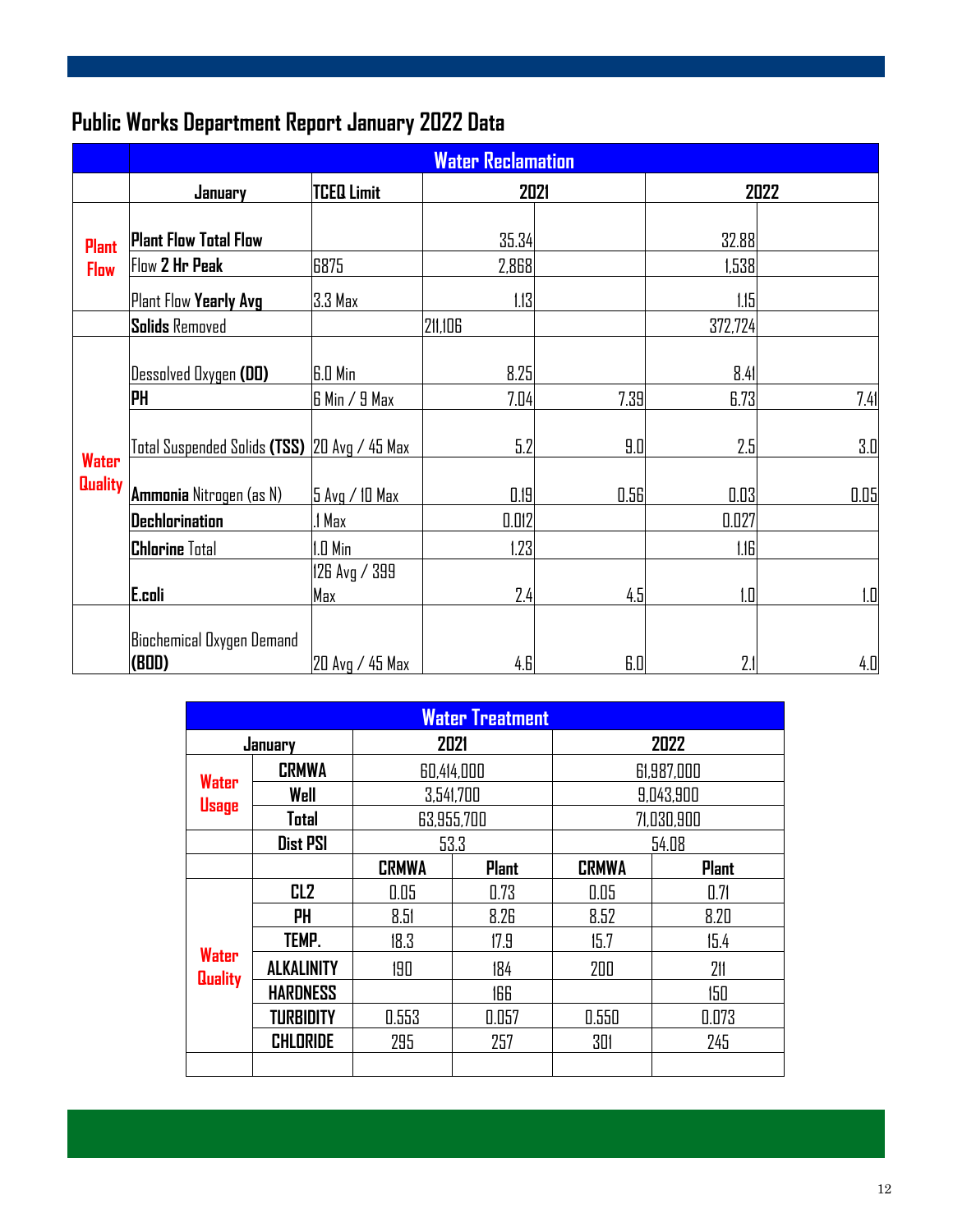# **Public Works Department Report January 2022 Data**

| <b>Water Distribution/Collection</b> |       |        |  |  |  |
|--------------------------------------|-------|--------|--|--|--|
| January                              | 2021  | 2022   |  |  |  |
| <b>Sewer Calls</b>                   | 17    | 39     |  |  |  |
| Sewer Main Cleaned                   | 8,200 | 1,235  |  |  |  |
| Water Leaks Main                     |       |        |  |  |  |
| <b>Breaks</b>                        | R     |        |  |  |  |
| <b>Water Use/Loss</b>                |       | 21,300 |  |  |  |
| <b>Meters Changed Out</b>            | 7     |        |  |  |  |
| Sewer Line Video Re-                 |       |        |  |  |  |
| cording                              |       |        |  |  |  |
| Sewer Line Video (feet)              | 1,180 |        |  |  |  |
| <b>Service Orders</b>                | 149   | 157    |  |  |  |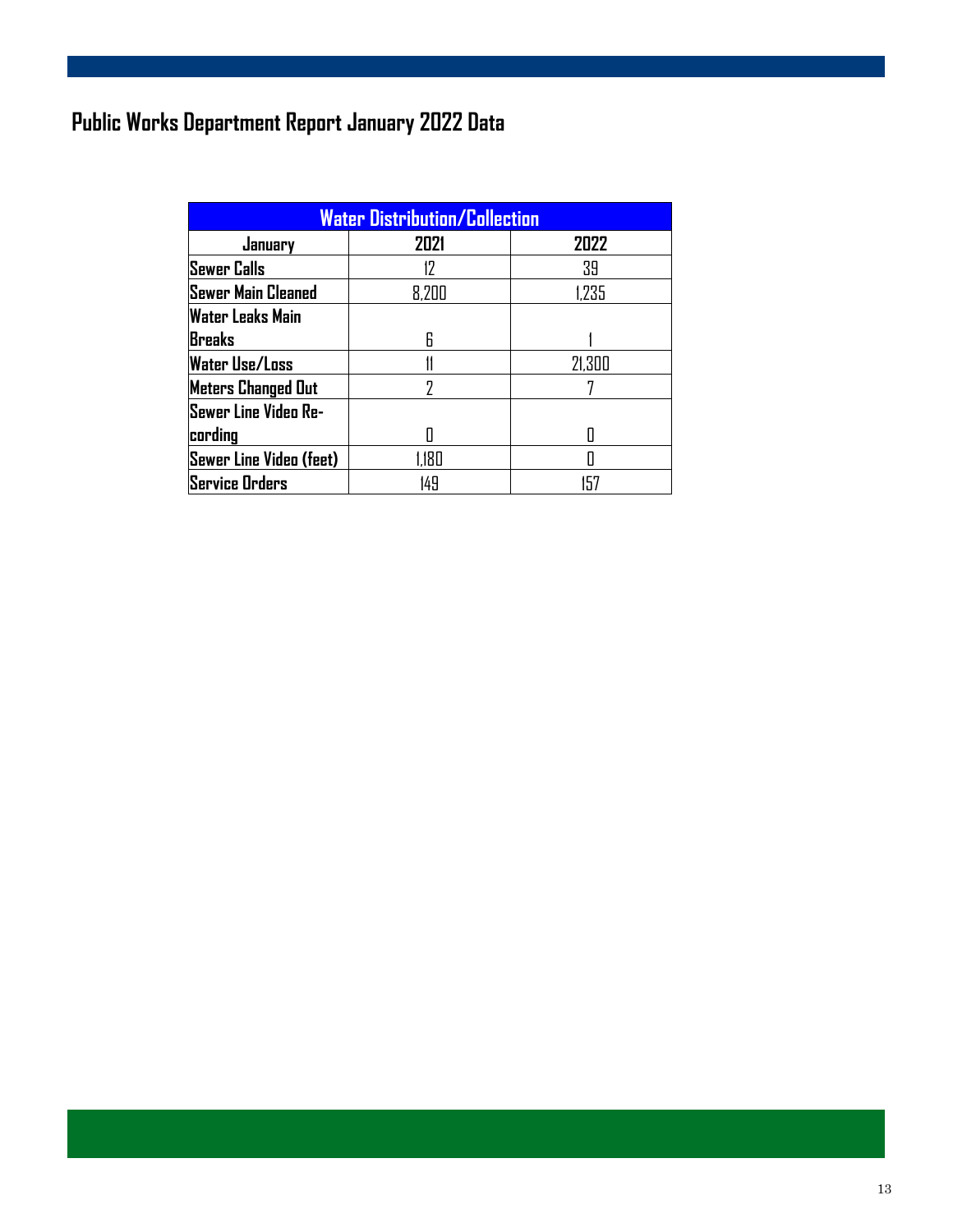# **Public Works Department Report January 2022 Data Continued**

# **Landfill**

| <b>Solid Waste</b>   |                          |                          |         |  |  |
|----------------------|--------------------------|--------------------------|---------|--|--|
|                      | January                  | 2021                     | 2022    |  |  |
|                      | Total Intake (tons)      | 2615.24                  | 2808.69 |  |  |
|                      | <b>Blue Boxes (tons)</b> | 30.06                    | 15.92   |  |  |
|                      | Brush (tons)             | 111.22                   | 99.42   |  |  |
|                      | Carcasses (tons)         | 1.06                     | 2.38    |  |  |
|                      | Cons/Demo (tons)         | 133.72                   | 369.60  |  |  |
|                      | Cardboard (tons)         | 0                        | 9.91    |  |  |
|                      | MSW-COMP (tons)          | 1945.47                  | 1841.49 |  |  |
|                      | MSW-UNCOMP (tons)        | 240.22                   | 302.59  |  |  |
| <b>INTAKE TOTALS</b> | <b>Roofing (tons)</b>    | 7.72                     | 22.34   |  |  |
|                      | Sludge (tons)            | 145.77                   | 145.04  |  |  |
|                      | Tires Shredded (tons)    | $\mathbf 0$              | 0.00    |  |  |
|                      | <u>Tires by Quantity</u> | 114                      | 138.00  |  |  |
|                      | Inert Material by        |                          |         |  |  |
|                      | Charge                   | 456.25                   | 107.50  |  |  |
|                      | Mulch (tons)             | 15.14                    | 12.70   |  |  |
|                      | recovered illegally      |                          |         |  |  |
|                      | dumped tires             | 176.00                   | 163.00  |  |  |
|                      |                          |                          |         |  |  |
|                      | Total Intake (tons)      | 104.61                   | 112.35  |  |  |
|                      | <b>Blue Boxes (tons)</b> | 1.20                     | 0.64    |  |  |
|                      | Brush (tons)             | 4.45                     | 3.98    |  |  |
|                      | Carcasses (tons)         | 0.04                     | 0.10    |  |  |
|                      | Cons/Demo (tons)         | 5.35                     | 14.78   |  |  |
|                      | Cardboard (tons)         | 0.00                     | 0.40    |  |  |
|                      | MSW-COMP (tons)          | 77.82                    | 73.66   |  |  |
| <b>DAILY AVERAGE</b> | MSW-UNCOMP (tons)        | 9.61                     | 12.10   |  |  |
| <b>TOTALS</b>        | Roofing (tons)           | 0.31                     | 0.89    |  |  |
|                      | Sludae (tans)            | 5.83                     | 5.80    |  |  |
|                      | Tires Shredded (tons)    | 0.00                     | 0.00    |  |  |
|                      | <b>Tires by Quantity</b> | 4.56                     | 5.52    |  |  |
|                      | Inert Material by        |                          |         |  |  |
|                      | Charge                   | 18.25                    | 4.30    |  |  |
|                      | Mulch (tons)             | 0.61                     | 0.51    |  |  |
|                      |                          | <b>New Pig Emergency</b> |         |  |  |
|                      | <b>Safety Class</b>      | <b>Spill Kits</b>        |         |  |  |

January was a long month at the landfill. We collected Christmas trees at 4 drop off locations. We collected 5 Christmas trees. Landfill crews worked on alleys and conducted semi-annual groundwater sampling.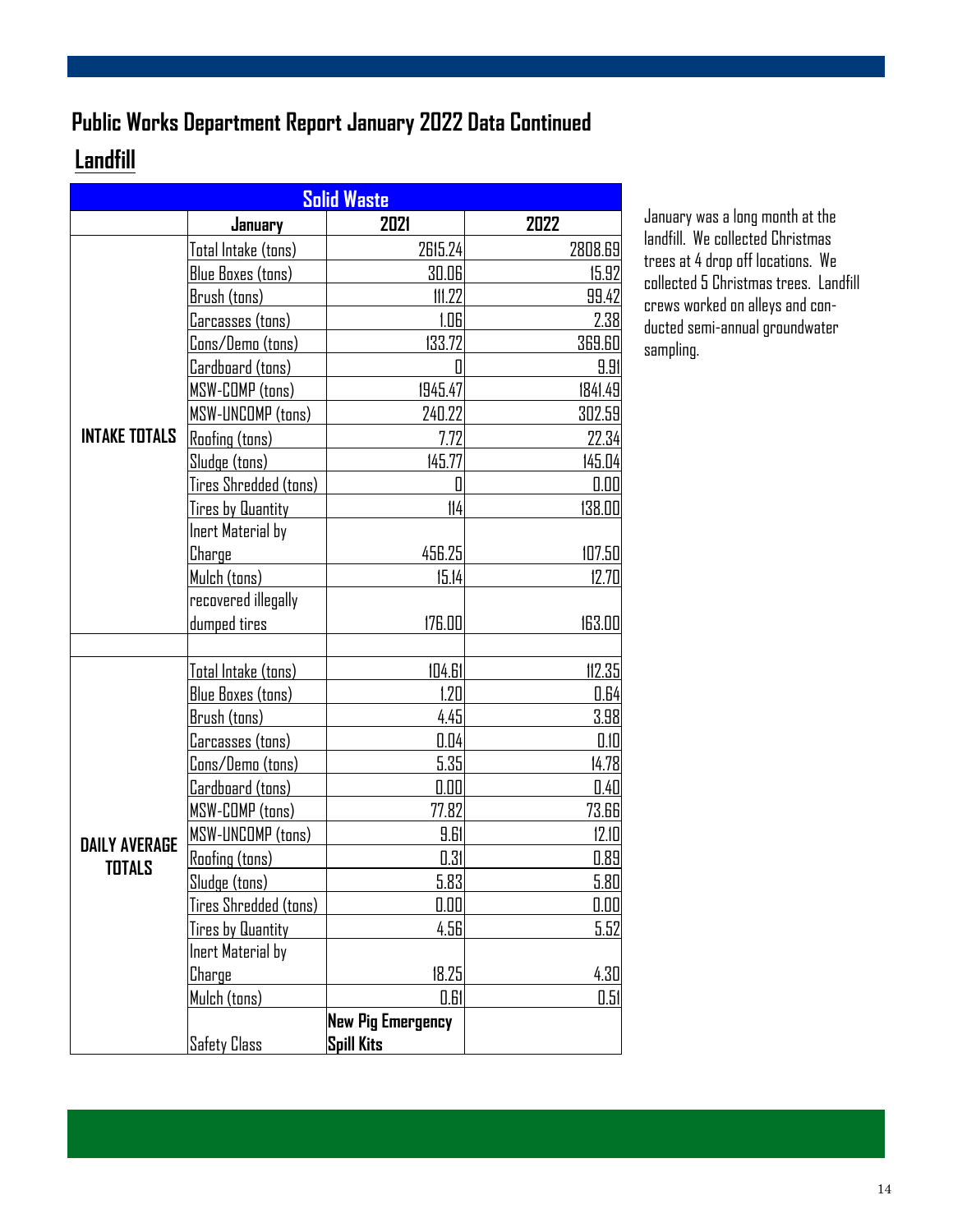# **Downtown Public Works Department Report January 2022 Data Continued**





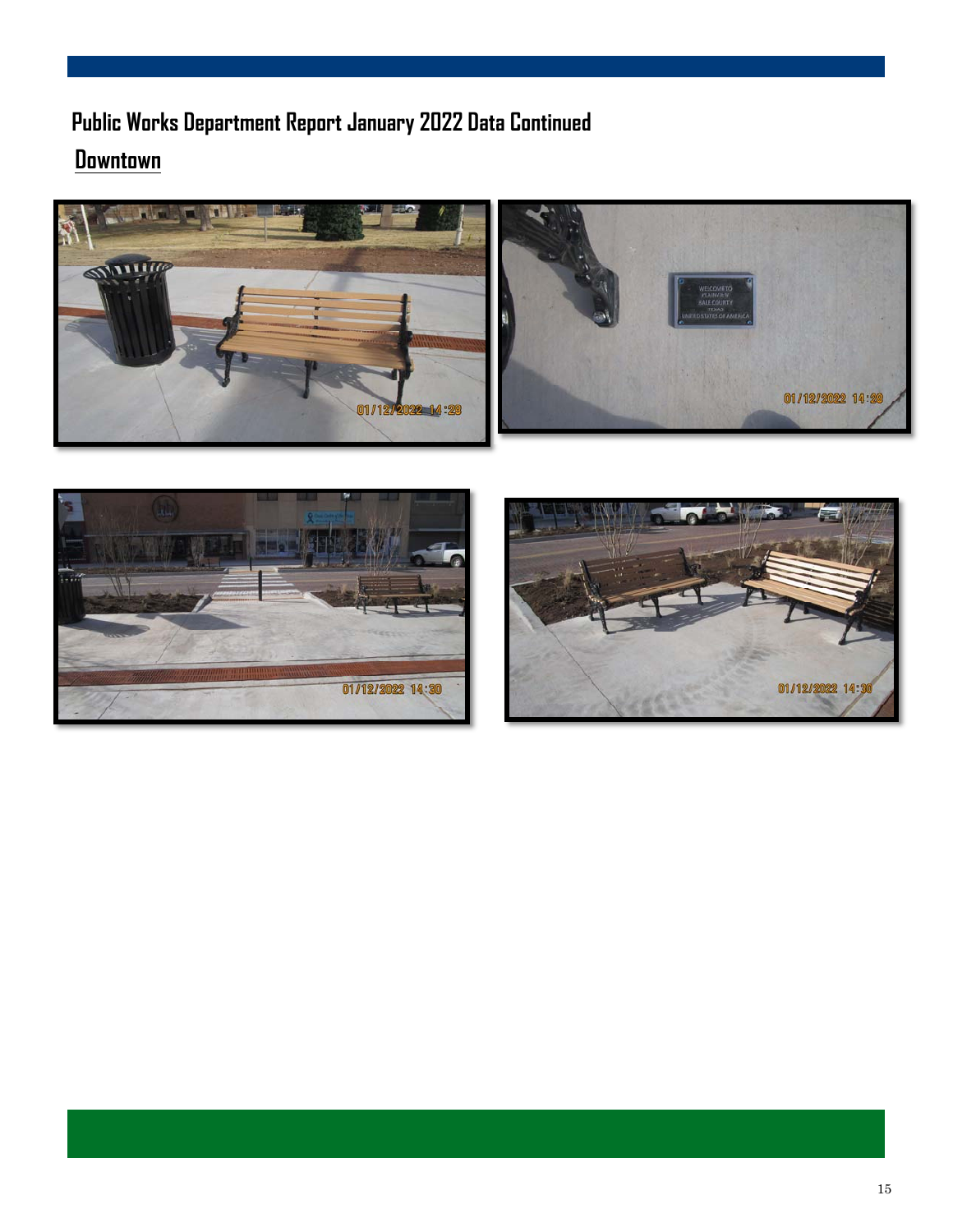# **Public Works Department Report January 2022 Data Continued**

## **Parks**

#### **Baseball**

Remove concrete from where the old bleacher and concession stands were.

#### **Parks**

Pick up trash and dump barrels.

#### **Playground**

Inspection of all Playground. Replace bearing on merry-go-round at Regional Park

#### **Building**

Clean and restock Shelter and Rotary buildings on Monday. Sanitize, clean and restock On weekend when rented. Replace door lock on Rotary door at Regional Park.

#### **Projects**

Put benches and trash can in downtown. Put plaques in for benches downtown. Took climbing wall at pool down. Put drain in for sink at service center.

#### **Building Rentals**

Buildings 25 Gazebo Pavilion Volleyball

#### **Vector**

City lots 2 Private lots Draws Rights of ways

### **Safety Meeting**

Cold Weather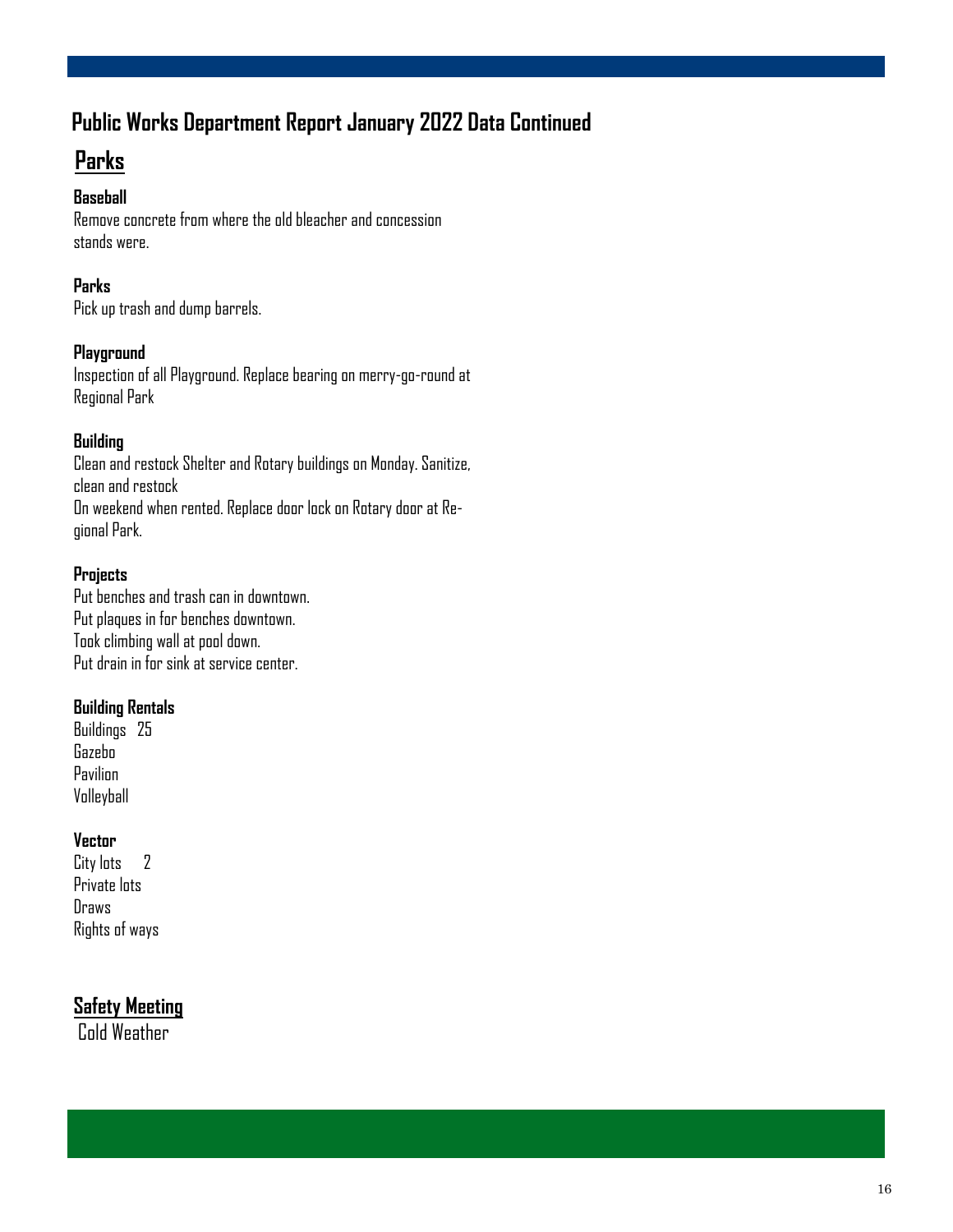### **Public Works Department Report January 2022 Data Continued**

### **Streets**

| Month: January                     |                  |                        |  |  |  |
|------------------------------------|------------------|------------------------|--|--|--|
|                                    | 2021             | 2022                   |  |  |  |
| <b>Street Maintenance Paved</b>    |                  |                        |  |  |  |
| Number of potholes                 | 109              | 175                    |  |  |  |
| Number of Cuts or Overlays         | 16               | 30                     |  |  |  |
| Square Feet of Cuts & Overlays     | 496              | 113.01                 |  |  |  |
| Feet of curb & Gutter              | 10               | 0                      |  |  |  |
| Square Feet of Valley gutter       | 0                | Ō                      |  |  |  |
| Square Feet of Sidewalk            | 0                | Ī                      |  |  |  |
| Square Feet of other concrete re-  | 0                | 1,125                  |  |  |  |
| Gallons used Brine or Lime         | 0                | 2,950                  |  |  |  |
| <b>Feet of Crack Seal</b>          | 0                | 0                      |  |  |  |
| SY of Seal Coat                    | 0                | D                      |  |  |  |
| SY or gallons of Fog or Scrub Seal | 0                | 0                      |  |  |  |
| <b>Street Maintenance Unpaved</b>  |                  |                        |  |  |  |
| Miles of road graded               | 9.27             | 1.58                   |  |  |  |
| Miles of drainage ditches graded   | 12.59            | 0.00                   |  |  |  |
| Water Ways                         | 0.00             | 0.00                   |  |  |  |
| <b>Street Sweepers</b>             |                  |                        |  |  |  |
| <b>Miles Swept</b>                 | 37               | 9.5                    |  |  |  |
| gallons used                       | 4,600            | 1,000                  |  |  |  |
| <b>Street Safety</b>               |                  |                        |  |  |  |
| Signs replaced                     |                  | 16                     |  |  |  |
| Signs repaired                     | 4                | $\mathbf{11}$          |  |  |  |
| Sign Cost                          | \$432.00         | \$750.00               |  |  |  |
| <b>Feet of Striping</b>            | \$3,460.00       | Ō                      |  |  |  |
| <b>Vector Control</b>              |                  |                        |  |  |  |
| Miles Sprayed                      | 0                | O                      |  |  |  |
| <b>Acres Treated</b>               | 0                | 0                      |  |  |  |
| Aerial Spay                        | Π                | Π                      |  |  |  |
| <b>Monthly Safety Topic</b>        | Skidsteer Safety | <b>Wrk Zone Safety</b> |  |  |  |

1. Routine pothole and utility cut repairs (poured concrete \laid bricks on W. 6th St.

2. Hauled several types of material from one

location to another, sweepings, millings, etc.

3. Routine storm drain and culvert cleaning.

4. CDL training and test with one of the men

(Amarillo) pretest with one of the other.

5. Cleaned up and worked around our shops and took down Christmas trees.

6. Performed a couple of Brine Treatments on our streets before the storm.

7. Routine street sweeping on some of our thoroughfares.

8. Worked on a couple of our street sweepers while the other was in the shop.

9. Routine sign repairs, replacement, assembles, and cleaning up the sign shop.

10. Finished striping the parking lot at the new city hall.

11. Took units 11- 78 (street sweeper) back to the shop in Abernathy.

12. Had a couple of safety meetings.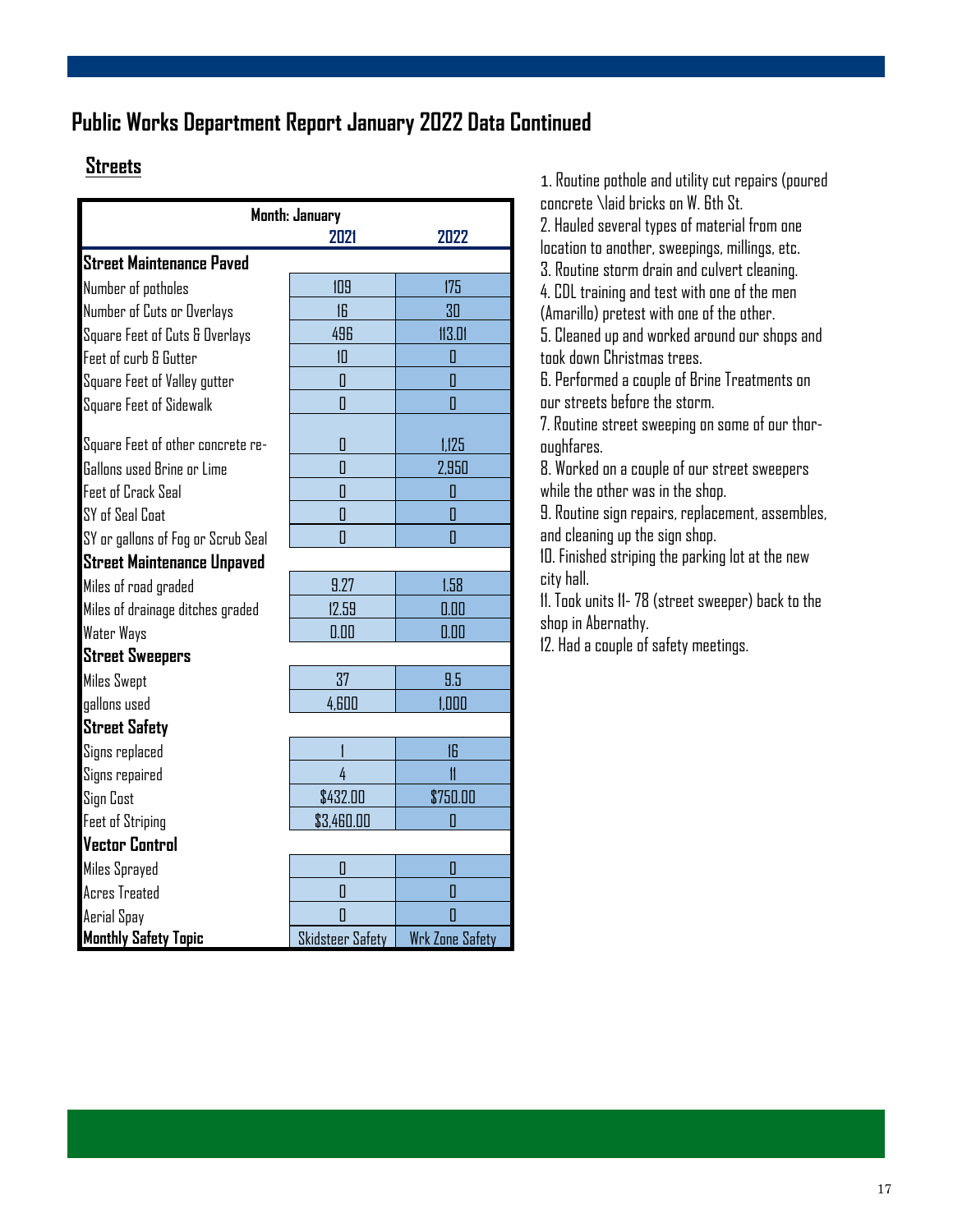### **Main Street Department Report January 2022**

### **2nd Saturday**

Farmers Insurance – Sherrie King hosted January's  $2^{nd}$  Saturday with a Cornhole Tournament. Gracie's Grill also provided a third food option to downtown shoppers. The winner of the tournament won a flat screen tv.



### **Downtown Ribbon Cutting and Streetscape Celebration**

Join us as we celebrate the merger of the Plainview Downtown Association at the Main Street Program, the completion of the downtown Plainview Streetscape Project and reveal the new downtown logo on Friday, April 8th at 5:00 p.m.